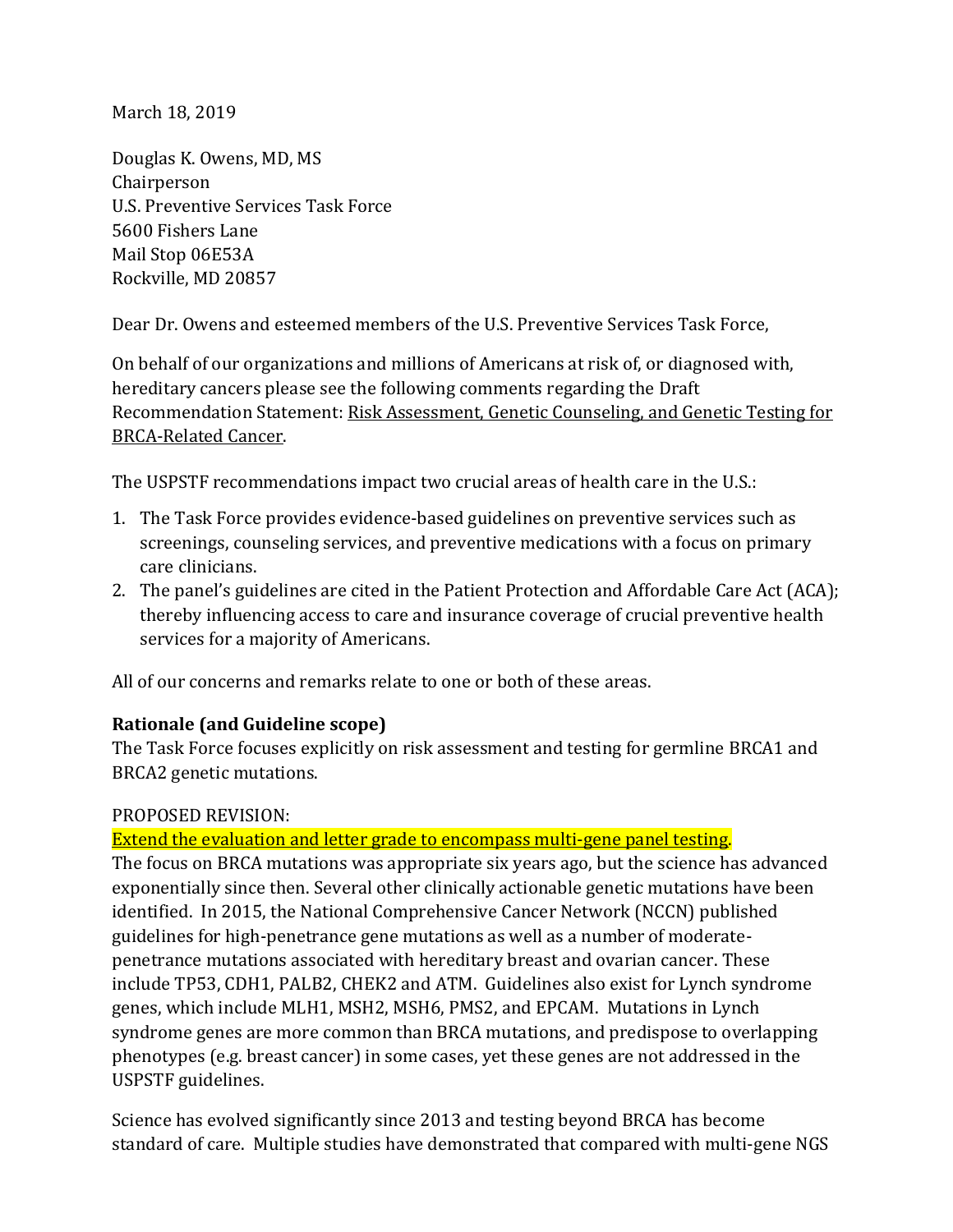panels, traditional testing of BRCA1/2 alone misses potentially actionable findings in a substantial proportion of cases.<sup>1,2,3,4,5,6</sup> As such, BRCA testing alone gives a very limited picture of potential risk. Ultimately, patients benefit from multi-gene panel testing. Knowledge about a mutation—whether classified as moderate- or high-risk—is useful in guiding risk management and preventive measures, providing tremendous health benefits to patients and their families.

## **Patient Population Under Consideration**

The USPSTF recommendation states that it applies to: "*asymptomatic women with unknown BRCA mutation status. It includes women who have never been diagnosed with BRCA-related cancer, as well as those with a previous breast, ovarian, or peritoneal cancer diagnosis; women who have completed treatment; and women who are considered cancer free."*

### PROPOSED REVISION:

### Extend the evaluation and letter grade to include men.

Men carry gene mutations associated with increased risk of cancer at the same rate as women and benefit from increased screening for associated cancers. The Task Force recognizes this stating, "*Clinical practice guidelines recommend that BRCA mutation testing begin with a relative with known BRCA-related cancer, including male relatives, to determine if a clinically significant mutation is detected in the family before testing individuals without cancer*." With this knowledge, why are men excluded from the "Patient Population Under Consideration"?

Men with an abnormal BRCA2 gene are seven times more likely than the average risk population to develop prostate cancer.<sup>7</sup> While BRCA2 is the most common gene mutation found in men with breast cancer, a significant proportion of patients have a mutation in another cancer susceptibility gene, particularly CHEK2, PALB2, and ATM.8,9 These cancers occur earlier, have a more aggressive phenotype, and are associated with reduced survival times.<sup>10</sup> Men with Lynch syndrome have a 60% to 80% lifetime risk of developing colon cancer, higher than their female counterparts with the same mutation. These numbers are similar to the breast cancer risk in women with BRCA1 mutations.

Men benefit from genetic testing; those identified with a pathogenic mutation can undergo earlier, increased screening for prostate, breast, colon and other related cancers.<sup>11</sup> Lack of inclusion in these guidelines presents a barrier to genetic testing for men. This results in a lost opportunity to prevent or detect cancer early when it is most likely to respond to treatment. In addition, it is a lost opportunity to inform biological relatives of male mutation carriers of their increase cancer risk especially in those families with few females.

### PROPOSED REVISION:

### Clarify that the evaluation and letter grade applies to anyone with a known mutation in the family.

As written, the USPSTF acknowledges that women with a relative with a known mutation in BRCA1/2 should receive genetic counseling and consideration for testing but this should be made clear in the "Patient Population Under Consideration" section. Not clearly stating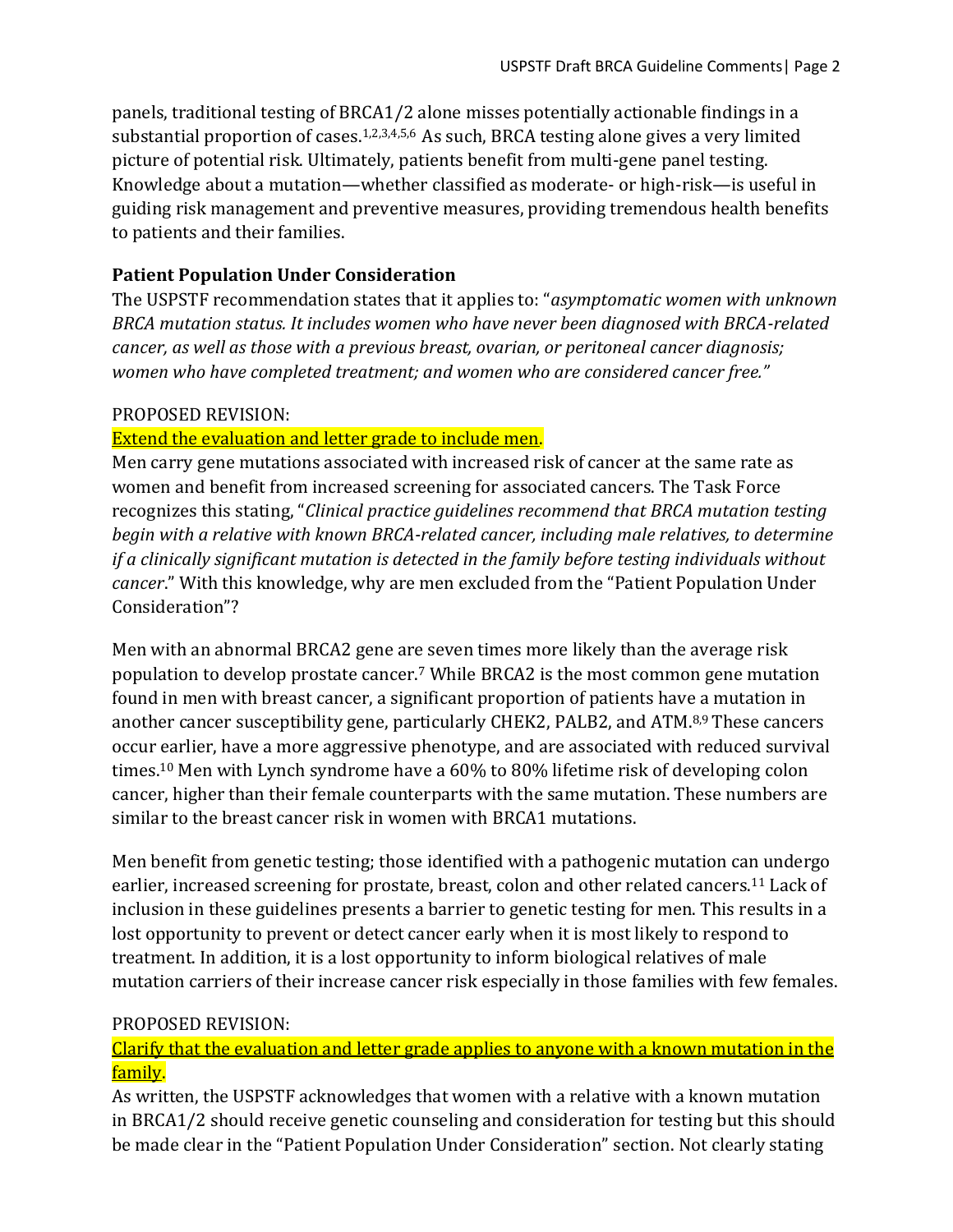that individuals with a known familial mutation are included in this section could preclude these individuals from testing, especially if there is not a strong family history of cancer.

- The data on genetic counseling and testing for someone who has a known germline mutation in the family is even stronger and likely to be more informative than for individuals without a known mutation in the family.
- The USPSTF could alter the guidelines to clearly state that people with a first-degree relative with a known mutation should also receive genetic counseling and testing.

### PROPOSED REVISION:

Extend the evaluation and letter grade to individuals diagnosed with cancer and meet criteria for genetic counseling and testing based on personal and family history of cancer. We applaud inclusion of those with a previous diagnosis of cancer who are no longer in treatment. However, knowing that a pathogenic mutation such as BRCA1/2 conveys the risk of multiple primary cancers, inclusion of patients already diagnosed with a potentially related cancer—regardless of whether they are currently in treatment—would serve to prevent future cancers in this population. As the Task Force notes, "*clinical practice guidelines recommend that BRCA mutation testing begin with a relative with known BRCArelated cancer, including male relatives*."

- Research indicates that women with a BRCA mutation who have already been diagnosed with breast cancer are at very high risk for a second primary breast cancer and for ovarian cancer.*1[2,1](http://www.sciencedirect.com/science/article/pii/S0090825804007772)3,14*
- Cancer screening and prevention options for a new cancer diagnosis in this cohort of breast cancer survivors are similar to those for women with a mutation who have not had cancer.
- The prospective PROSE study showed decreased ovarian cancer-associated mortality in BRCA mutation carriers who chose risk-reducing salpingo-oophorectomy. This study included breast cancer survivors with BRCA mutations.*<sup>15</sup>*
- Testing within a family is more cost-effective and most likely to yield a conclusive result if it begins with an individual who has had a cancer diagnosis consistent with a hereditary cancer syndrome. Despite mention of testing affected family members, omission of this population under "Patient Population Under Consideration" implies that testing unaffected women in a family where there has been no identified mutation is a more appropriate approach. Further, under ACA, exclusion of survivors from these guidelines impacts access to care and coverage of genetic testing in this population. This may inadvertently increase inappropriate and more costly initial genetic tests of unaffected family members, rather than first screening the family member who is most likely to test positive—and then testing unaffected individuals for the identified mutation. In addition, testing often occurs at the time of diagnosis. Failing to test at this time is a missed opportunity to identify mutations carriers and to prevent future cancers.

# **Assessment of Risk**

The Task Force states, *"…primary care providers should ask about specific types of cancer, primary cancer sites, which family members were affected, relatives with multiple types of primary cancer, and the age at diagnosis and sex of affected family members*."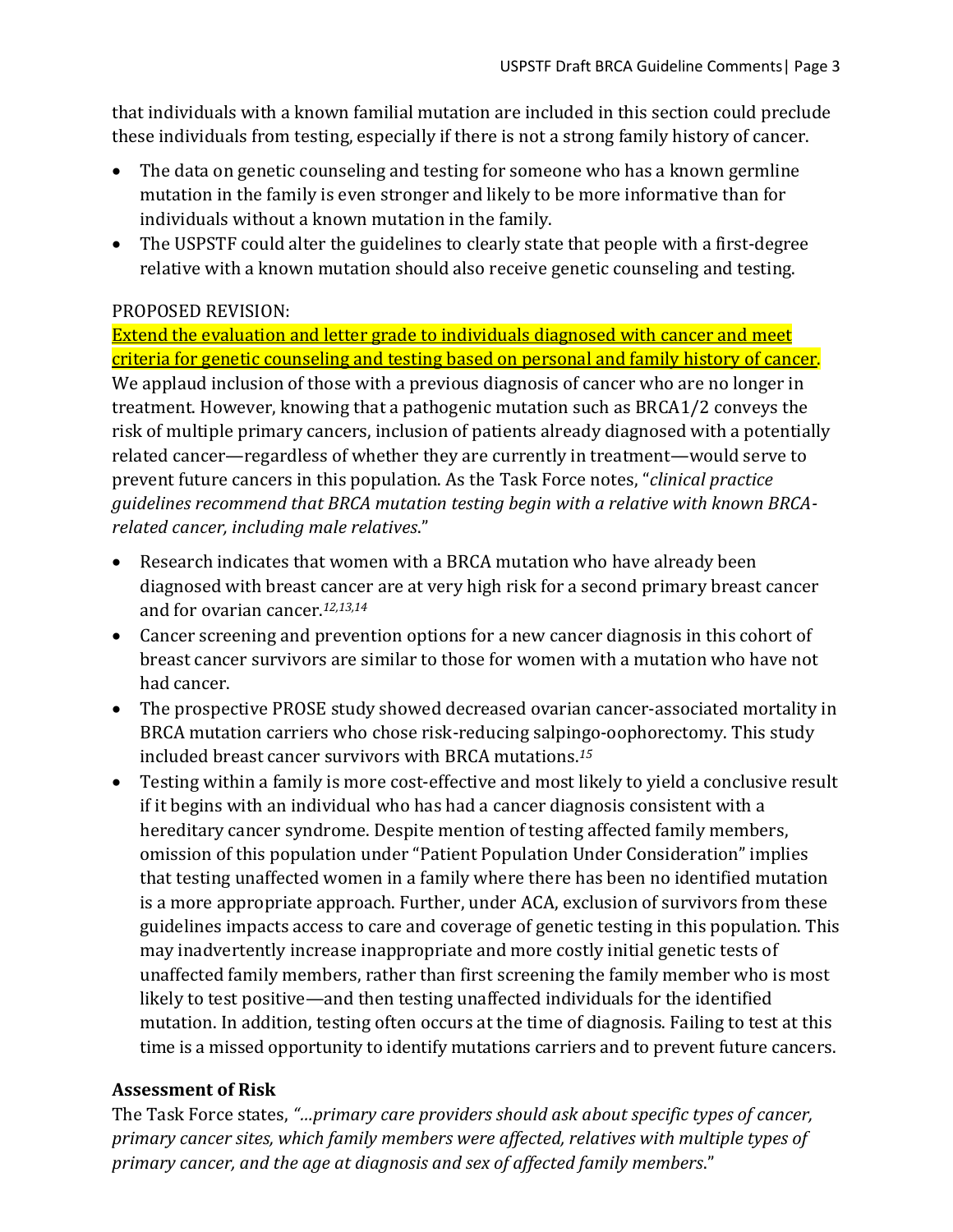As demonstrated throughout our comments, a family history of breast, ovarian cancer and other cancers may be linked with Lynch Syndrome or other clinically relevant mutations such as ATM, CHEK2 or PALB2. By providing guidelines limited to the individuals who may carry a BRCA mutation, the Task Force is missing the opportunity to improve the health of more Americans by guiding practitioners to identify individuals who may carry a mutation in other cancer predisposing genes for which preventive care options are available.

## PROPOSED REVISION:

Expand scope, review evidence, and develop guidelines for "Risk Assessment, Genetic Counseling, and Genetic Testing for Hereditary Cancer Syndromes."

One of the USPSTF goals is to "improve the health of all Americans." With this in mind, the Task Force would better serve clinicians and the public by developing a single set of evidence-based guidelines that address the collection and evaluation of personal and family medical history to identify individuals appropriate for genetic counseling and testing for all clinically actionable genetic mutations associated with increased risk of cancer. These should include assessment for Lynch syndrome genes, BRCA1 and BRCA2, and other genes for which there is evidence of clinical utility.

Establishing one, comprehensive set of practice guidelines for collecting family history and referral of appropriate individuals for genetic counseling, testing, and related preventive services will serve the greater good and align these recommendations with the current standard of care.

# **Genetic Counseling**

Under "Detection" the USPSTF recommendation states, "*Risk for clinically significant BRCA mutations can be further evaluated with genetic counseling by suitably trained health care providers…*" The "Genetic Counseling" section goes on to explain, "*Genetic counseling about BRCA mutation testing should be done by trained health professionals, including trained primary care providers*."

# PROPOSED REVISION:

# Genetic counseling must encompass risk of mutations other than BRCA 1/2.

As detailed in our "Population Under Consideration" comments, the focus on BRCA is insufficient given our knowledge about other mutations, found in an estimated 50% of patients who carry an actionable pathogenic mutation. Counseling must cover the possibility of these mutations and the potential implications of not testing for genes beyond BRCA.

# PROPOSED REVISION:

Define health care providers who provide genetic counseling to clarify "genetics training and clinical experience." Adopt the Commission on Cancer's guidelines. Stipulate that training by commercial laboratories does not constitute adequate genetics training. Genetics is a rapidly evolving area of medicine. Most primary care providers and gynecologists do not have formal training in genetics and receive their information from the laboratories performing the testing.*16,17*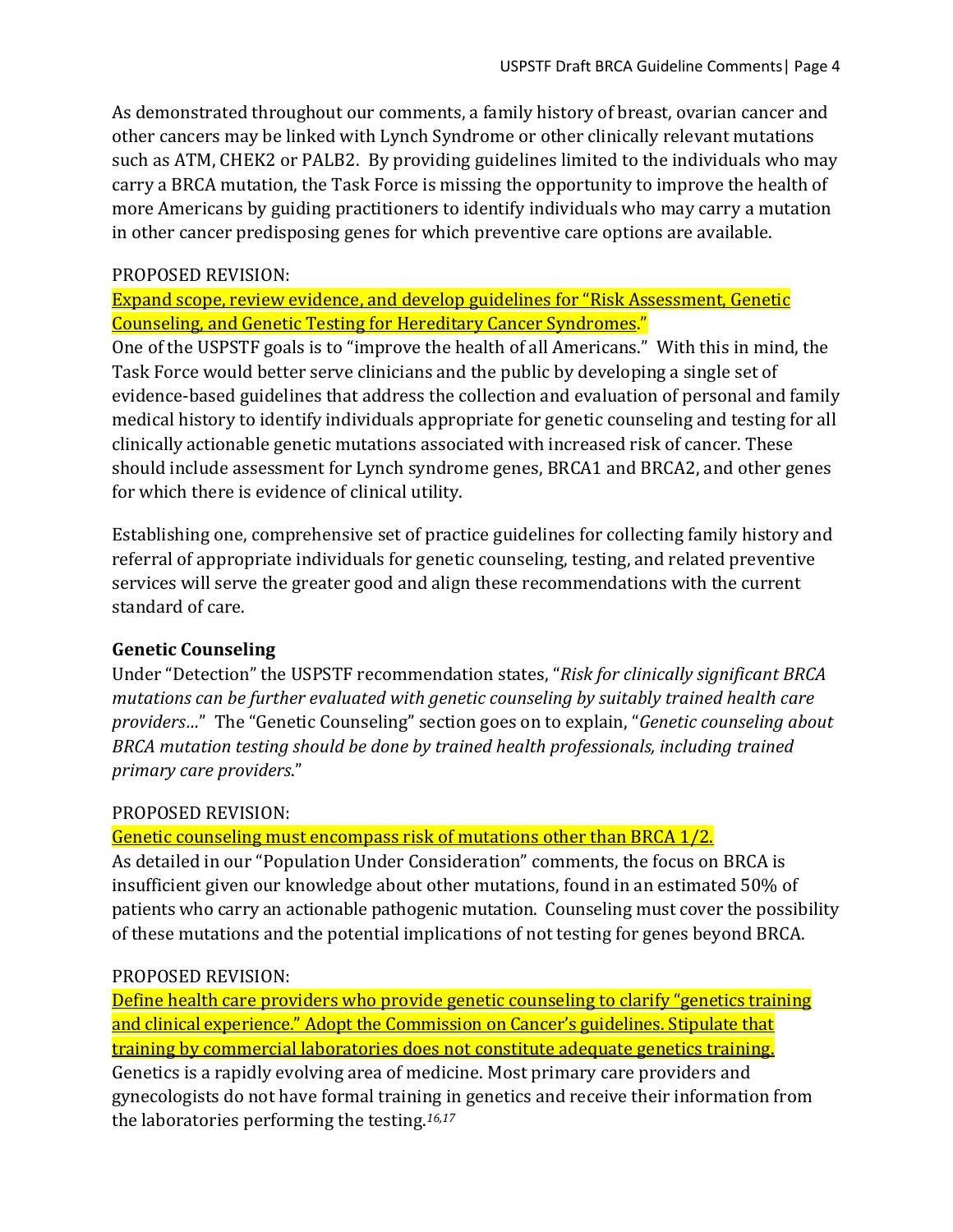The American College of Surgeons, Commission on Cancer (CoC) is a consortium of professional organizations dedicated to improving survival and quality of life for cancer patients through standard-setting, prevention, research, education, and the monitoring of comprehensive quality care. In regard to which experts should provide genetic counseling services, the CoC states: "*Please note, specialized training in cancer genetics should be ongoing; educational seminars offered by commercial laboratories about how to perform genetic testing are not considered adequate training for cancer risk assessment and genetic counseling*."<sup>18</sup>

While there is some concern in the cancer community about a purported shortage of certified genetic counselors, the growth in telegenetics and partnerships between large cancer centers and smaller, community-based health care settings has increased patient access to qualified genetics experts. Studies show that videoconference consultations are generally well accepted by both patients and clinicians, and satisfaction rates are similar with in-person counseling. This type of remote counseling has been successfully integrated into clinical practice and should be seen as a viable delivery model. 19,20,21

# **Treatment and Interventions**

The Task Force mentions risk-management interventions but indicates, "*Management of BRCA mutations to reduce risk of future cancer is beyond the scope of this recommendation statement.*" This reasoning is faulty as the USPSTF provides recommendations for cancer screening interventions including mammography, colonoscopy, PSA testing, and more but the focus is on the average-risk population.

# PROPOSED REVISION:

Review research and assign letter grades to screening, preventive, and risk-management options for those at increased risk of cancer.

Women and men with germline mutations are managed with a variety of interventions, including intensive cancer screening at younger ages, chemoprevention, and risk-reducing surgeries. Note that these are not "treatments"—they are PREVENTION. The community needs clear guidelines and recommendations for appropriate screening and preventive modalities for individuals at increased risk of cancer.

Many health insurers look to the USPSTF and ACA to determine which services are medically necessary for prevention of disease. Without Task Force guidelines and letter grades for specific preventive, screening, and risk-management options many patients struggle to access services such as breast screening MRIs, mammograms before age 40, risk-reducing surgeries, earlier/more frequent colonoscopies, etc.

The current grade "B" recommendation acknowledges that genetic counseling and testing have clinical utility as preventive services; the value of genetic testing lies in an individual's ability to access interventions that will lower their risk or detect cancers at an earlier stage. Without a letter grade assigned to the interventions, these preventive services are not covered under the ACA, and may not be covered by health insurers.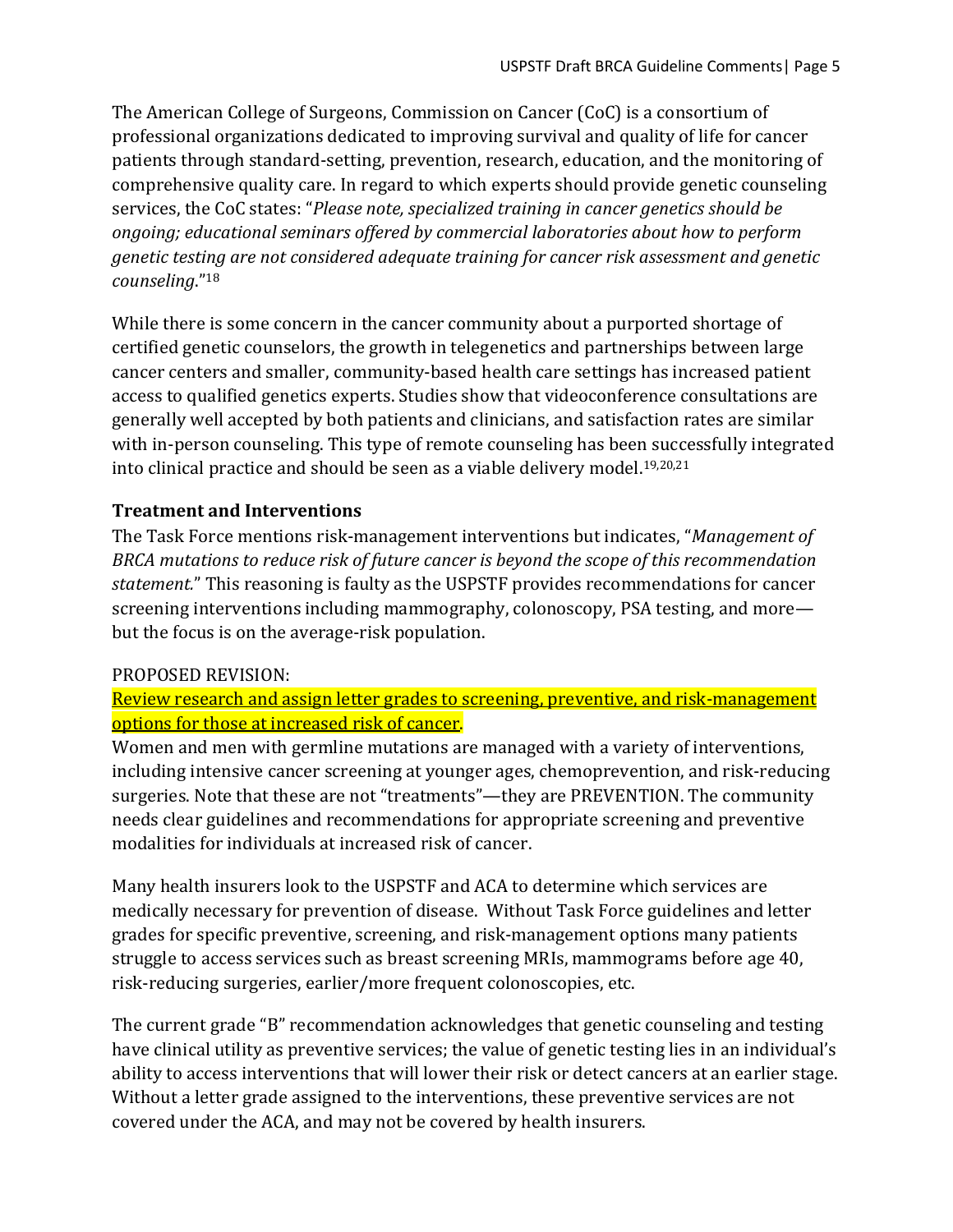Interventions reviewed and graded should include, but not be limited to:

- Breast Screening, such as MRI and Mammography. Research shows that increased breast screening with mammography and breast MRI leads to earlier detection of breast cancer in this cohort.*22,23,24*
- Prostate Cancer Screening. NCCN Guidelines currently recommend that men with BRCA2 mutations start prostate cancer screening at age 45 and men with BRCA1 mutations consider the same.
- Colonoscopy. NCCN guidelines recommend starting colonoscopies at age 20-25 (or 2-5 years prior to the earliest colon cancer in the family) for those with Lynch syndrome.
- Prophylactic Mastectomy. Prospective data shows that bilateral risk-reducing mastectomy lowers the risk for breast cancer in high-risk women. *25*
- Prophylactic Bilateral Salpingo-Oophorectomy and Hysterectomy. Data demonstrates that risk-reducing bilateral salpingo-oophorectomy lowers cancer-specific and overall mortality in BRCA mutation carriers.<sup>26</sup> NCCN guidelines recommend hysterectomy and bilateral salpingo-oophorectomy be offered to women who have completed child bearing and carry MLH1*,* MSH2*,* or MSH6 mutations. 27
- Oral Contraceptives. Research shows that use of oral contraceptives is associated with a lower risk of ovarian and endometrial cancer. *28*,29,30
- Chemoprevention. Evidence supporting the role of chemoprevention agents in reducing the risk of breast cancer in high-risk women has been previously described.<sup>31,32,33</sup>

We support the USPSTF retaining parenthetical statements on the need for more research for risk-management interventions where evidence is lacking or inconclusive.

In summary, USPSTF guidelines play a critical role in guiding clinical decisions and access to care. The Task Force must expand its recommendations to encompass current science and medical practice to meet the needs of clinicians and patients. We welcome the opportunity to discuss the concerns and suggestions outlined herein.

Sincerely,

AliveAndKickin Cancer*Care* CCARE Lynch Syndrome Don't be a Chump! Check for a Lump! FORCE: Facing Our Risk of Cancer Empowered HIS Breast Cancer Living Beyond Breast Cancer Malecare

- National Ovarian Cancer Coalition NothingPink Ovarian Cancer Research Alliance Research Advocacy Network SHARE Cancer Support Sharsheret Triage Cancer ZERO
- CC: Senator Lisa Murkowski Representative Jamie Raskin Senator Chris Van Hollen Jr. Representative Debbie Wasserman Schultz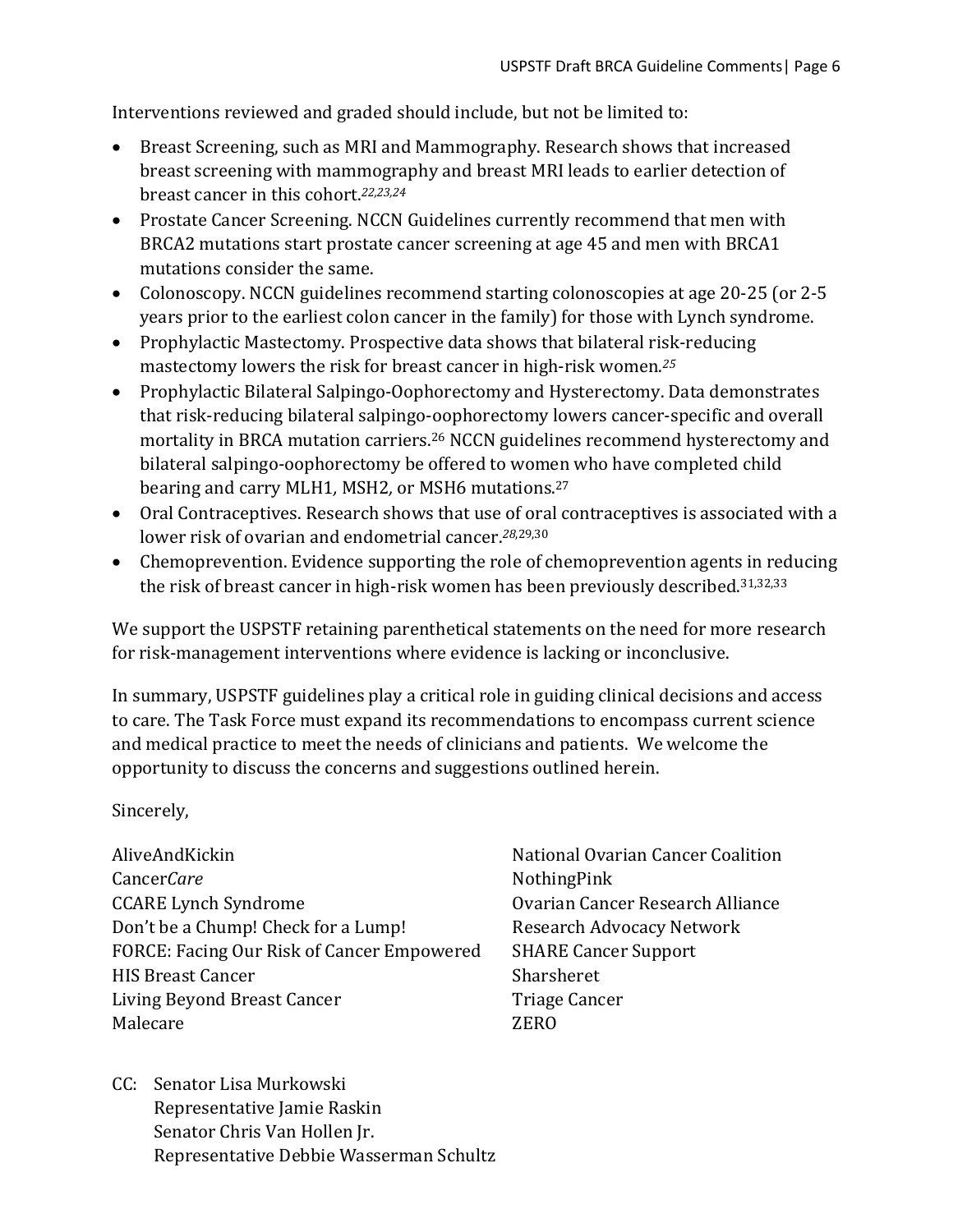<sup>1</sup> Kurian AW, Hare EE, Mills MA, Kingham KE, McPherson L, Whittemore AS, et al. Clinical evaluation of a multiple gene sequencing panel for hereditary cancer risk assessment. *J Clin Oncol*. 2014;32:2001–9. 15. <sup>2</sup> Tung N, Battelli C, Allen B, Kaldate R, Bhatnagar S, Bowles K, et al. Frequency of mutations in

<sup>3</sup> LaDuca H, Stuenkel AJ, Dolinsky JS, Keiles S, Tandy S, Pesaran T, et al. Utilization of multigene panels in hereditary cancer predisposition testing: analysis of more than 2000 patients. *Genet Med*. 2014;16:830– 7. 17.

<sup>4</sup> Maxwell KN, Wubbenhorst B, D'Andrea K, Garman B, Long JM, Powers J, et al. Prevalence of mutations in a panel of breast cancer susceptibility genes in BRCA1/2-negative patients with early-onset breast cancer. *Genet Med*. 2015;17:630–8. 18.

<sup>5</sup> Lincoln SE, Kobayashi Y, Anderson MJ, Yang S, Desmond AJ, Mills MA, et al. A systematic comparison of traditional and multigene panel testing for hereditary breast and ovarian cancer genes in more than 1000 patients. J Mol Diagn. 2015;17:533–44 *JAMA Oncol*. 2017 Dec 1;3(12):1647-1653. doi: 10.1001/jamaoncol.2017.1996.

<sup>6</sup> Walsh T, Mandell JB, Norquist BM3, Casadei S, Gulsuner S, Lee MK, King MC. Genetic Predisposition to Breast Cancer Due to Mutations Other Than BRCA1 and BRCA2 Founder Alleles Among Ashkenazi Jewish Women. *JAMA Oncology*. 2017 Dec 1;3(12):1647-1653. doi: 10.1001/jamaoncol.2017.1996.

<sup>7</sup> Reid R, DiGiovanni M, Bernhisel R, Brown K, Saam J, Lancaster J. Inherited germline mutations in men with prostate cancer. *Journal of Clinical Oncology* 2018 36:6 suppl, 357-357.

<sup>8</sup> Pritzlaff M, Summerour P, McFarland R, et al. Male breast cancer in a multi-gene panel testing cohort: insights and unexpected results. *Breast Cancer Res Treat*. 2016;161(3):575-586.

<sup>9</sup> Brown K, Calip GS, Bernhisel R, Evans B, Rosenthal ET, Saam J, Lancaster J, Hoskins K. Multi-gene hereditary cancer testing among men with breast cancer. *Journal of Clinical Oncology* 2017 35:15\_suppl, 1532-1532.

<sup>10</sup> NCCN Clinical Practice Guidelines in Oncology: Prostate Cancer Early Detection. Version 1.2019. January 31, 2019.

**<sup>11</sup>** Ibrahim M, Yadav S, Ogunleye F, Zakalik D. Male BRCA mutation carriers: clinical characteristics and cancer spectrum. *BMC Cancer*. 2018;18(1):179. Published 2018 Feb 13. doi:10.1186/s12885-018-4098 -y <sup>12</sup> Metcalfe KA, Lynch HT, Ghadirian P, Tung N, Olivotto IA, Foulkes WD, Warner E, Olopade O, Eisen A, Weber B, McLennan J, Sun P, Narod SA. The risk of ovarian cancer after breast cancer in BRCA1 and BRCA2 carriers, *Gynecologic Oncology*, Volume 96, Issue 1, January 2005, Pages 222-226, ISSN 0090- 8258, 10.1016/j.ygyno.2004.09.039.

(http://www.sciencedirect.com/science/article/pii/S0090825804007772)

<sup>13</sup> Metcalfe K, Lynch HT, Ghadirian P, Tung N, Olivotto I, Warner E, Olopade OI, Eisen A, Weber B, McLennan J, Sun P, Foulkes WD, Narod SA. Contralateral Breast Cancer in BRCA1 and BRCA2 Mutation Carriers, *JCO,* Volume 22, Number 12, June 2004, Pages 2328-2335.

(http://jco.ascopubs.org/content/22/12/2328.full.pdf)

<sup>14</sup> Rhiem K, Engel C, Graeser M, Zachariae S, Kast K, Kiechle M, Ditsch N, Janni W, Mundhenke C, Golatta M, Varga D, Preisler-Adams S, Heinrich T, Bick U, Gadzicki D, Briest S, Meindl A, Schmutzler RK. The risk of contralateral breast cancer in patients from*BRCA1/2* negative high risk families as compared to patients from BRCA1 or BRCA2 positive families: a retrospective cohort study, *Breast Cancer Research,* Volume 14, Number 6, December 2012. (http://breast-cancer-

#### research.com/content/pdf/bcr3369.pdf)

l

<sup>15</sup> Domchek SM, Friebel TM, Singer CF, Evans DG, Lynch HT, Isaacs C, Garber J, Neuhausen SL, Matloff E, Eeles R, Pichert G, Van t'veer L, Tung N, Weitzel JN, Couch FJ, Rubinstein WS, Ganz PA, Daly MB, Olopade OI, Tomlinson G, Schildkraut J, Blum JL, Rebbeck TR. Association of Risk-Reducing Surgery in BRCA1 or BRCA2 Mutation Carriers With Cancer Risk and Mortality, *JAMA,* Volume 304, Number 9, September 2010, Pages 967-975. (http://jama.jamanetwork.com/article.aspx?articleid=186510)

individuals with breast cancer referred for BRCA1 and BRCA2 testing using next-generation sequencing with a 25-gene panel. *Cancer*. 2015;121:25–33. 16.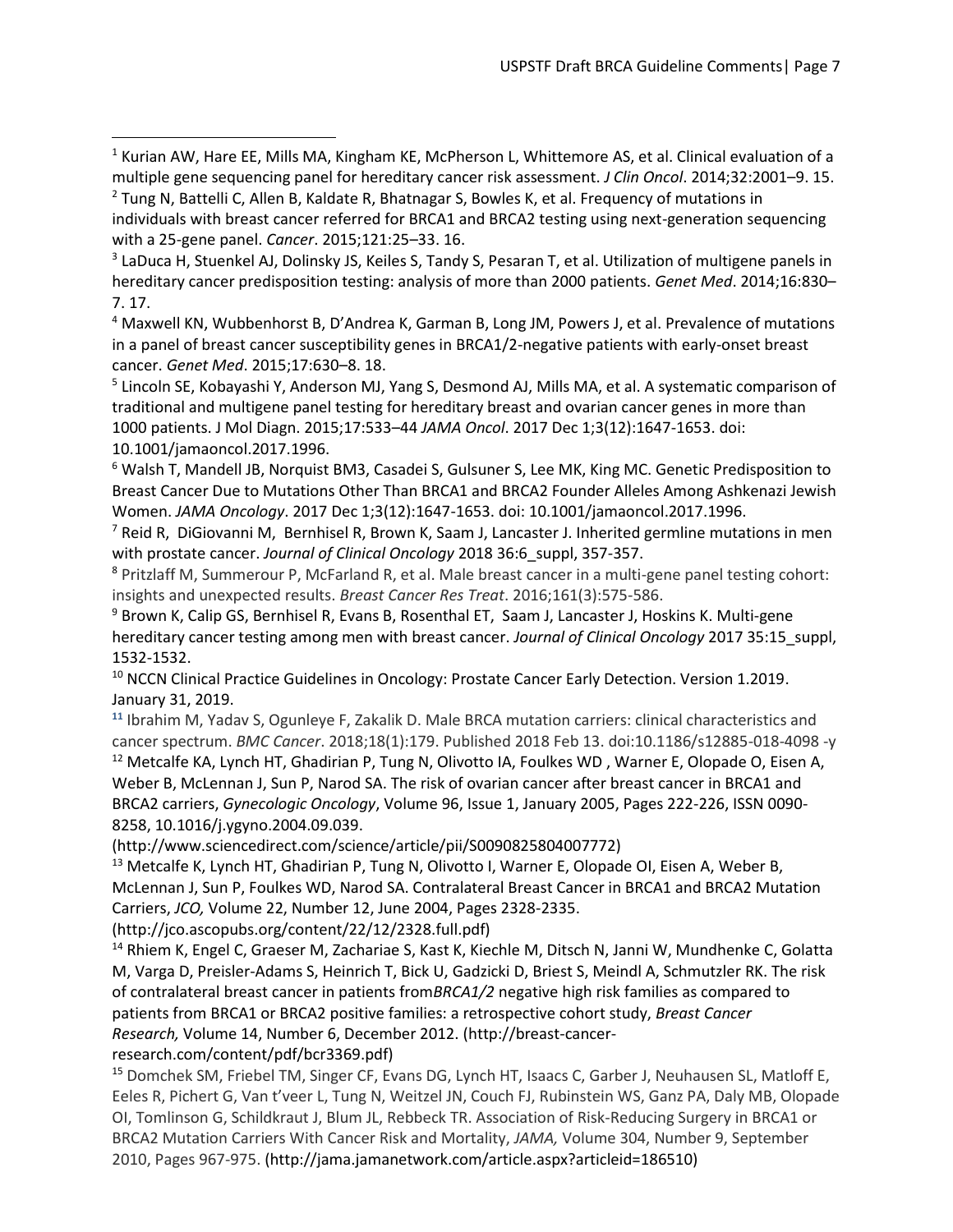<sup>16</sup> Klitzman R, Chung W, [Marder K,](http://www.ncbi.nlm.nih.gov/pubmed?term=Marder%20K%5BAuthor%5D&cauthor=true&cauthor_uid=22585186) Shanmugham A, Chin LJ, [Stark M,](http://www.ncbi.nlm.nih.gov/pubmed?term=Stark%20M%5BAuthor%5D&cauthor=true&cauthor_uid=22585186) Leu CS, Appelbaum PS. Attitudes and practices among internists concerning genetic testing, *J Genet Couns*. Volume 22, Number 1, February 2013, Pages 90-100.

<sup>17</sup>Pal T, Cragun D, Lewis C, Doty A, Rodriguez M, Radford C, Thompson Z, Kim J, Vadaparampil ST. A Statewide Survey of Practitioners to Assess Knowledge and Clinical Practices Regarding Hereditary Breast and Ovarian Cancer. *Genetic Testing and Molecular Biomarkers*, Volume 17, Number 5, May 2013, Pages 367 - 375. (http://online.liebertpub.com/doi/abs/10.1089/gtmb.2012.0381)

<sup>18</sup> Commission on Cancer, Cancer Program Standards 2012: Ensuring Patient-Centered Care, American College of Surgeons, 2012, Page 68-69. (http://www.facs.org/cancer/coc/programstandards2012.pdf) <sup>19</sup> Solomons NM, Lamb AE, Lucas FL, McDonald EF, Miesfeldt S. Examination of the Patient-Focused Impact of Cancer Telegenetics Among a Rural Population: Comparison with Traditional In-Person Services. Telemed J E Health. 2018 Feb;24(2):130-138. doi: 10.1089/tmj.2017.0073. Epub 2017 Jul 21. <sup>20</sup> Vrečar I, Hristovski D, Peterlin B. Telegenetics: an Update on Availability and Use of Telemedicine in Clinical Genetics Service. *J Med Syst*. 2017 Feb;41(2):21. Epub 2016 Dec 17.

**<sup>21</sup>** Buchanan AH, Datta SK, Skinner CS, Hollowell GP, Beresford HF, Freeland T, Rogers B, Boling J, Marcom PK, Adams MB. Randomized Trial of Telegenetics vs. In-Person Cancer Genetic Counseling: Cost, Patient Satisfaction and Attendance. *J Genet Couns*. 2015 Dec;24(6):961-70. doi: 10.1007/s10897- 015-9836-6. Epub 2015 Apr 3.

 $22$  Passaperuma K, Warner E, Causer PA, Hill KA, Messner S, Wong JW, Jong RA, Wright FC, Yaffe MJ, Ramsay EA, Balasingham S, Verity L, Eisen A, Curpen B, Shumak R, Plewes DB, S A Narod SA. Longterm results of screening with magnetic resonance imaging in women with BRCA mutations, *British Journal of Cancer,* Volume 107, Number 1, January 2012, Pages 24-30.

(http://www.nature.com/bjc/journal/v107/n1/full/bjc2012204a.html)

 $\overline{a}$ 

<sup>23</sup> Warner E, Hill K, Causer P, Plewes D, Jong R, Yaffe M, Foulkes WD, Ghadirian P, Lynch H, Couch F, Wong J, Wright F, Sun P, Narod SA. Prospective Study of Breast Cancer Incidence in Women With a BRCA1 or BRCA2 Mutation Under Surveillance With and Without Magnetic Resonance Imaging, *JCO*, Volume 29, Number 13, May 2011, Pages 1664-1669.

(http://jco.ascopubs.org/content/early/2011/03/28/JCO.2009.27.0835.full.pdf)

<sup>24</sup> Sardanelli F, Podo F, Santoro F, Manoukian S, Bergonzi S, Trecate G, Vergnaghi D, Federico M, Cortesi L, Corcione S, Morassut S, Di Maggio C, Cilotti A, Martincich L, Calabrese M, Zuiani C, Preda L, Bonanni B, Carbonaro LA, Contegiacomo A, Panizza P, Di Cesare E, Savarese A, Crecco M, Turchetti D, Tonutti M, Belli P, Maschio AD, for the High Breast Cancer Risk Italian 1 (HIBCRIT-1) Study, Multicenter Surveillance of Women at High Genetic Breast Cancer Risk Using Mammography, Ultrasonography, and Contrast-Enhanced Magnetic Resonance Imaging (the High Breast Cancer Risk Italian 1 Study): Final Results, *Investigative Radiology,* Volume 46, Number 2, February 2011, Pages 94-105.

(http://journals.lww.com/investigativeradiology/Abstract/2011/02000/Multicenter\_Surveillance\_of\_Wo men at High Genetic.3.aspx)

<sup>25</sup> Rebbeck TR, Friebel T, Lynch HT, Neuhausen SL, van 't Veer L, Garber JE, Evans GR, Narod SA, Isaacs C, Matloff E, Daly MB, Olopade OI, Weber BL. Bilateral Prophylactic Mastectomy Reduces Breast Cancer Risk in *BRCA1* and *BRCA2* Mutation Carriers: The PROSE Study Group, *JCO,* Volume 22, Number 6, March 2004, Pages 1055-1062. (http://jco.ascopubs.org/content/22/6/1055.full)

<sup>26</sup> Marchetti C, De Felice F, Palaia I, Perniola G, Musella A, Musio D, Muzii L, Tombolini V, Panici PB. Riskreducing salpingo-oophorectomy: a meta-analysis on impact on ovarian cancer risk and all cause mortality in BRCA 1 and BRCA 2 mutation carriers. *BMC Women's Health*201414:150. (https://doi.org/10.1186/s12905-014-0150-5)

<sup>27</sup> NCCN Clinical Practice Guidelines in Oncology: Genetic/Familial High-Risk Assessment: Colorectal. Version I.2018. July 12, 2018.

<sup>28</sup> Whittemore AS, Balise RR, Pharoah PDP, DiCioccio RA. Kathleen Cuningham Foundation Consortium for Research into Familial Breast Cancer (kConFab), Oakley-Girvan I, Ramus SJ, Daly M, Usinowicz MB, Garlinghouse-Jones K, Ponder BAJ, Buys S, Senie R, Andrulis I, John E, Hopper JL, Piver MS, Oral